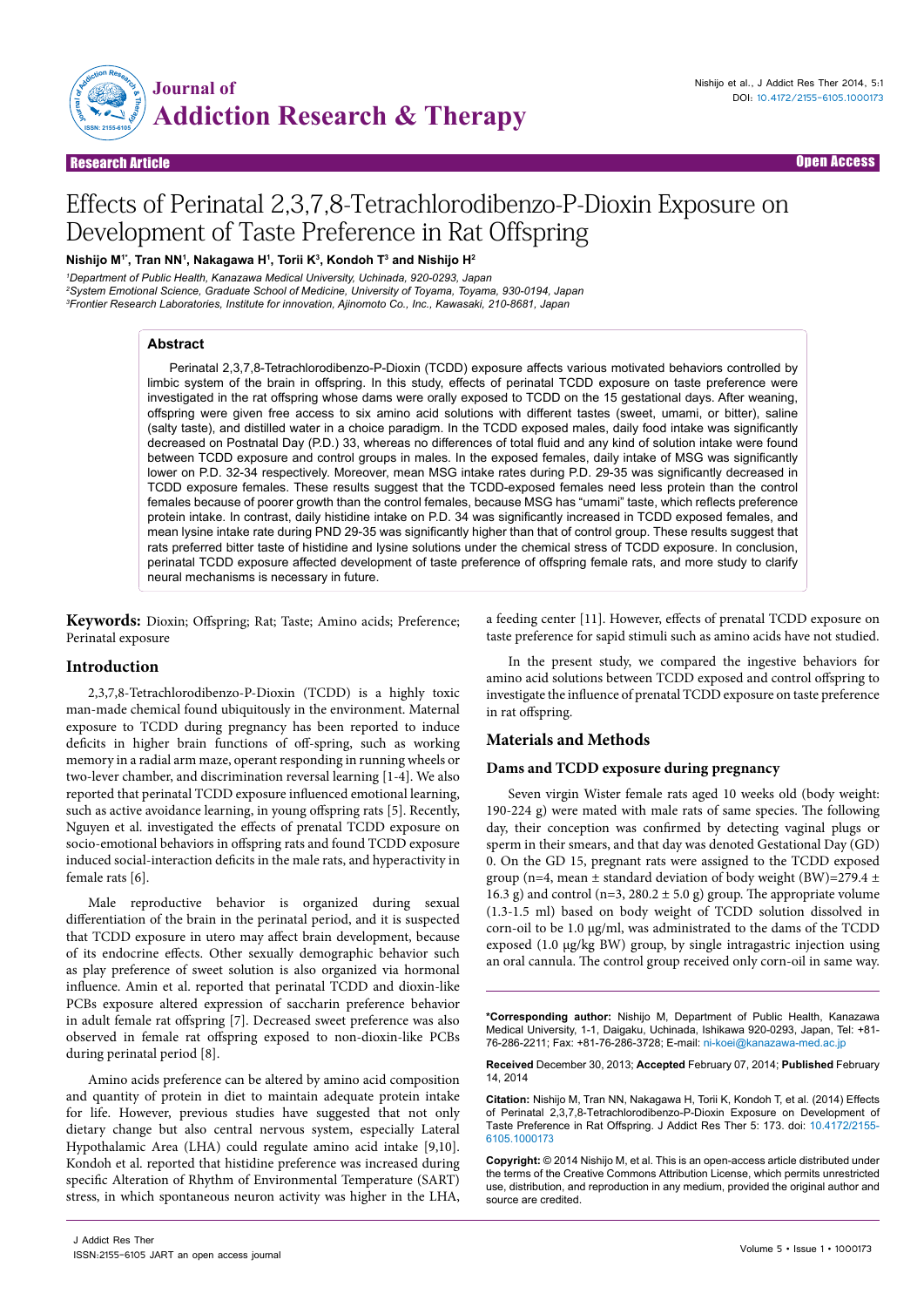This protocol of TCDD exposure, a single oral dose of 1.0 μg/kg b.w. on GD 15, has been confirmed in previous studies to increase level of pup's brain tissue at low level and to cause adverse developmental effect on endocrinal function in the brain[12]. We also have applied this protocol for Wister rats and reported adverse neurodevelopmental effects in our previous studies [5,6].

All experimental procedures and experimental design were approved by Ethical Review Board at Kanazawa Medical University.

# **Offspring and Procedure of preference test**

Both the exposed and control off-springs were fed with ad libitum access of maternal breast milk after birth, and weaned at the 21 day after birth (P.D. 21). After weaning, each offspring rats of TCDD exposed group (16 males and 14 females) and control group (17 males and 12 females) was housed individually in a plastic cage and free access to food as well as seven chemical solutions (0.15 M NaCl, 0.4 M threonine, 0.5 M glycine, 0.15 M monosodium glutamate (MSG), 0.2 M lysine HCl, 0.05 M histidine, 0.05 M arginine) and distilled water in a choice paradigm for 2 weeks from P.D. 22 to P.D. 35. These six amino acids were used, since these chemical structures are similar, but their tastes are different; NaCl for salty taste, threonine and glycine for sweet taste, MSG for umami taste, and lysine, histidine, and arginine for bitter taste. NaCl was used for control solution of MSG, because of MSG has salty taste, too. This set of these solutions were showed their usefulness to test taste preference in previous reports, and the concentration of solutions used in the present study were reported to be most preferred when rats were fed a 5% purified whole-egg protein diet [10,11,13]. Offspring rats were housed in a room where temperature ( $24 \pm 1$ °C), relative humidity  $(55 \pm 10\%)$  and light (8 a.m-8 p.m.) were controlled. Daily intake (ml)

of each solution and food intake and body weight was measured at 5-6 p.m. every day. After recording daily intakes, the location of each solution cylinder was randomly changed every day to avoid the animal's choice of place.

# **Statistical analysis**

The statistical package SPSS (ver.11.0) was used for statistical analysis. The differences in the daily intakes of food, total fluid, and each solution were examined between dioxin exposure and control groups by gender using student t test. Means of weekly fluid intake rate (each solution intake/total fluid intake) for each solution in each gender were compared by 2-way ANOVA with 2 fixed factors; TCDD exposure groups and early and later childhood, P.D. 22-28 and P.D. 29-35. Posthoc test was performed by tests of simple main effect. The statistical criterion was P<0.05.

# **Result**

# **Body weight and food/fluid intakes**

Daily total fluid and food intakes (mean ± standard error; SE) for 2 weeks from P.D. 22 to P.D. 35 were compared between the TCDDexposed and control groups in each gender (Figure 1). In the males, there was no significant difference in total fluid intake between TCDD exposure and control groups (Aa). However, in the females, total fluid intake was lower in the TCDD-exposed group during P.D. 32-34, with significant decrease on P.D. 33 compared with the control group (Ab). Daily food intake tended to be lower after P.D.28 in the male TCDDexposed group, and food intake on P.D. 33 was significantly lower than that in the controls (Ba). However, no significant difference in daily food intake was found in the females (Bb). In addition, there was also

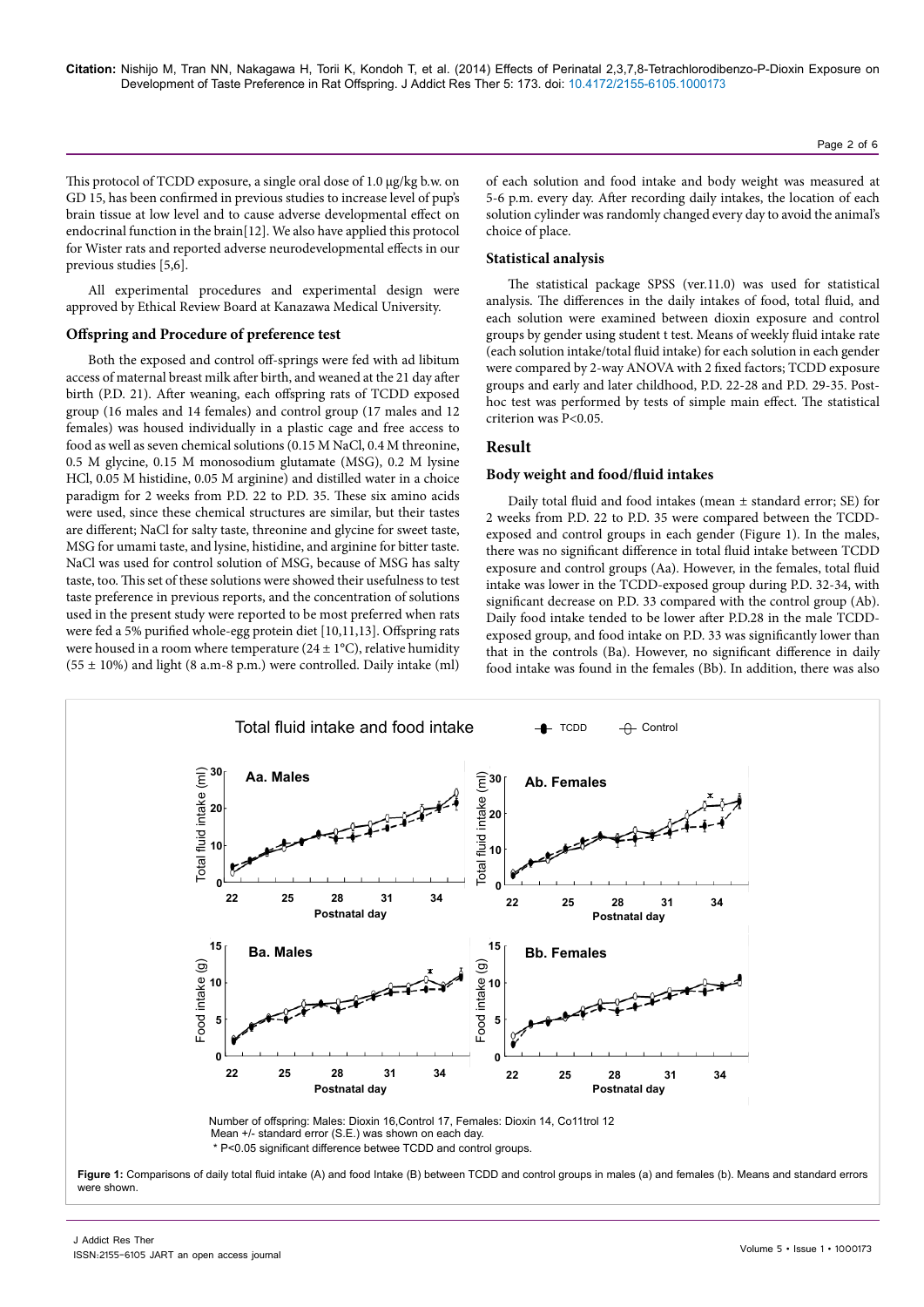no significant difference in body weight measured everyday between the TCDD-exposed and control groups in both genders (data not shown).

# **Daily amino acid solution intakes**

Generally, daily consumption of glycine and MSG solutions, around 30-60% of total fluid intake, was higher than that of other solutions. In the males, glycine solution intake was constantly maintained at the highest value in both the TCDD-exposed and control groups without difference between these two groups. In the females, glycine solution intake was decreased after P.D. 28 in both the TCDD-exposed and control groups, but no difference in glycine solution intake was found between these two groups (data not shown).

Figure 2 shows daily intakes (mean ± SE) of NaCl and MSG solutions in both genders. In both genders, NaCl solution intakes were relatively constant, and no difference was found between the TCDDexposed and control groups (Aa,b). Although, in the males, daily MSG intake was gradually increased during experimental period with no difference between the TCDD-exposed and control groups (Ba), MSG intake was increased in the control group compared with the TCDDexposed group after P.D. 29 in the females, with significant differences between the two groups on P.D. 32-34 (Bb). On 35th, MSG intake of control females was still high, but no significant difference was observed, because of a little bit increased MSG intake of the TCDDexposed females.

Daily lysine intakes (mean ± SE) tended to increase in the TCDDexposed group more than control group in females after P.D. 28-33 (Figure 3Ab), but there was no significant difference between the TCDD-exposed and control groups. Histidine intake in the males were always little during the experiment, and there was no significant difference between the TDCC-exposed and control groups (Figure 3Aa). However, in females, the histidine intake on P.D. 34 was

significantly higher in TCDD-exposed offspring rats than the controls (Figure 3Bb).

# **Average amino acid solution intake rates of TCDD and control groups in early and later childhood**

Adjusted mean weekly fluid intake rates of each solution with adjusted SE between TCDD exposed offspring rats and controls by observation periods, early (P.D. 22-28) and later period (P.D. 29-35), are shown in Figure 4A for the males and Figure 5A for the females. Also, adjusted mean weekly intake rates between early and later periods by TCDD exposure groups are shown in Figure 4B for the males and Figure 5B for the females. In the males (Figure 4), there was no difference in any amino acid solution intake rates between the TCDD-exposed and control groups after adjusting two periods (A), but MSG intake rate was significantly increased in later period (B) compared with early period. In the females (Figure 5), MSG intake rate was significantly decreased in the TCDD-exposed group compared with the control group (A). In contrast, lysine intake rate was significantly increased in the TCDDexposed female group (Figure 5A). Histidine intake rate also tended to increase in the TCDD-exposed females, but the difference between the TCDD-exposed and control groups was not statistically significant (Figure 5A). In later childhood MSG, intake rate was significantly increased compared with early period in females (Figure 5B), as well as male offspring rats.

# **Discussion**

# **Effects of TCDD on taste preference**

In the present study, we examined effects of the perinatal TCDD exposure on taste preference in the rat offspring. Effects of perinatal TCDD exposure on taste preference were more evident in the females than the males. Particularly, MSG intake, which increased in



Page 3 of 6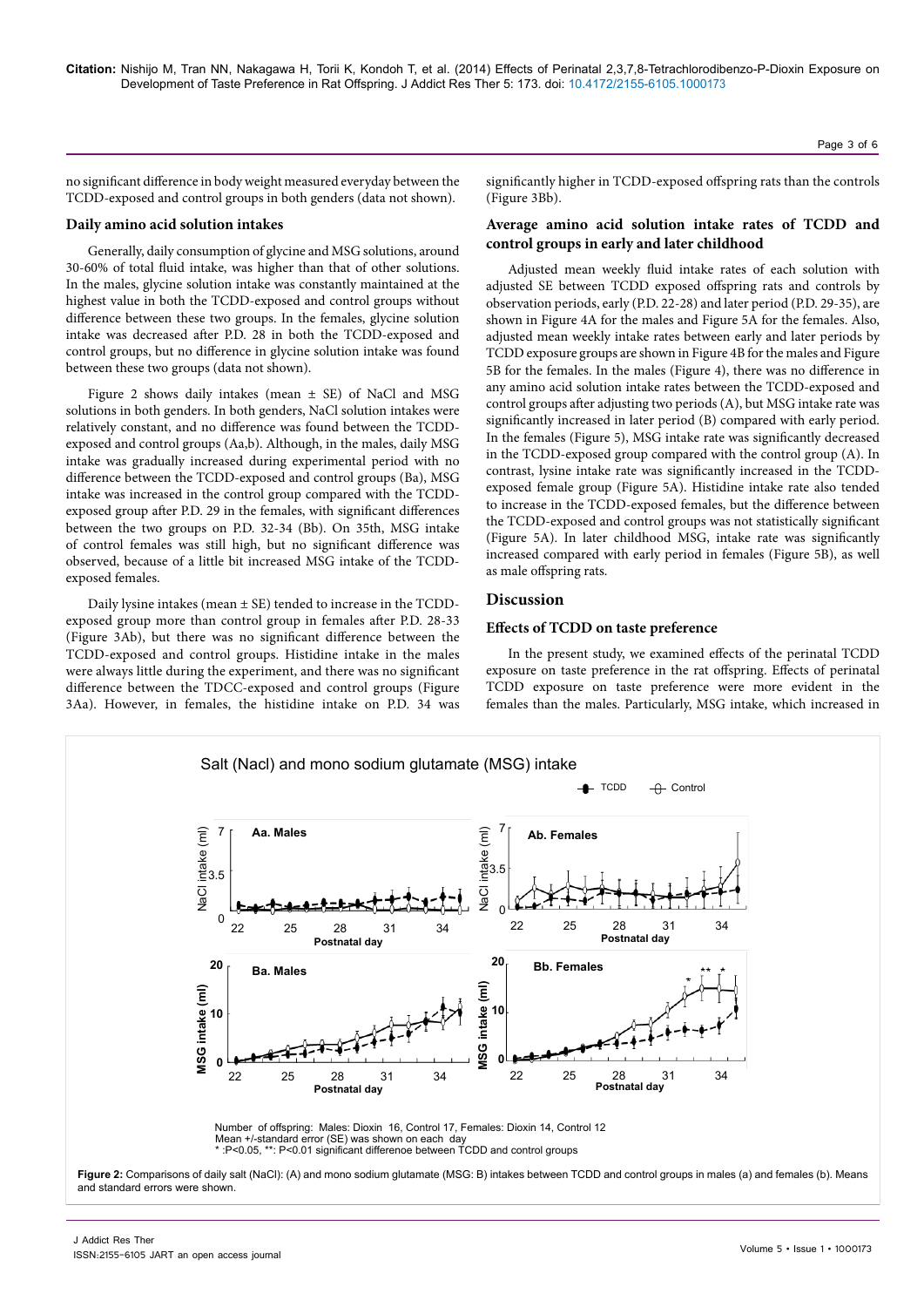**Citation:** Nishijo M, Tran NN, Nakagawa H, Torii K, Kondoh T, et al. (2014) Effects of Perinatal 2,3,7,8-Tetrachlorodibenzo-P-Dioxin Exposure on Development of Taste Preference in Rat Offspring. J Addict Res Ther 5: 173. doi: 10.4172/2155-6105.1000173





later childhood in controls, was not increased, but lysine intake was increased in the TCDD-exposed females.

Intake of highly palatable fluids or foods have been shown to increase during stress in rats, but intake of "salty" or "sweet" fluids or foods has been reported to be unchanged in any forms of stress [14-17]. Consistent with these reports, preference of NaCl (salty taste) and glycine (sweet taste) were not changed in the present study. MSG has not only salty taste but also "umami" taste, which reflects preference protein intake [18]. In the present survey, offspring rats preferred to take MSG in later childhood (P.D. 29-35) compared with that in early childhood (P.D. 22- 28) in both sexes, suggesting that they develop taste preference for their growth and maturity. Particularly, the control female rats preferred to MSG most of all solutions in later childhood; more than glycine which was the most preferring solution in early childhood. However, TCDD-exposed female rats took significantly less amount of MSG

solution, although daily MSG intake was gradually increased in later childhood. These results suggest that change of taste preference in the TCDD-exposed females is late than the control females because of late maturity. However, there was no significant difference in body weight measured everyday between the TCDD-exposed and control groups in both genders. These findings suggest that changes in preference of MSG solution in the TCDD-exposed females were not ascribed to changes in body size between the TCDD-exposed and control females. Moreover, maturity starts generally later in males compared with females. This fact might be one reason for gender difference of TCDD exposure effect on taste preference of offspring rats. Because, glycine solution was the most preferred solution for male offspring rats in both TCDD exposed and control groups in all observation periods, albeit their MSG intake was increasing in the later childhood.

Kondoh et al. reported that rats preferred histidine solution (bitter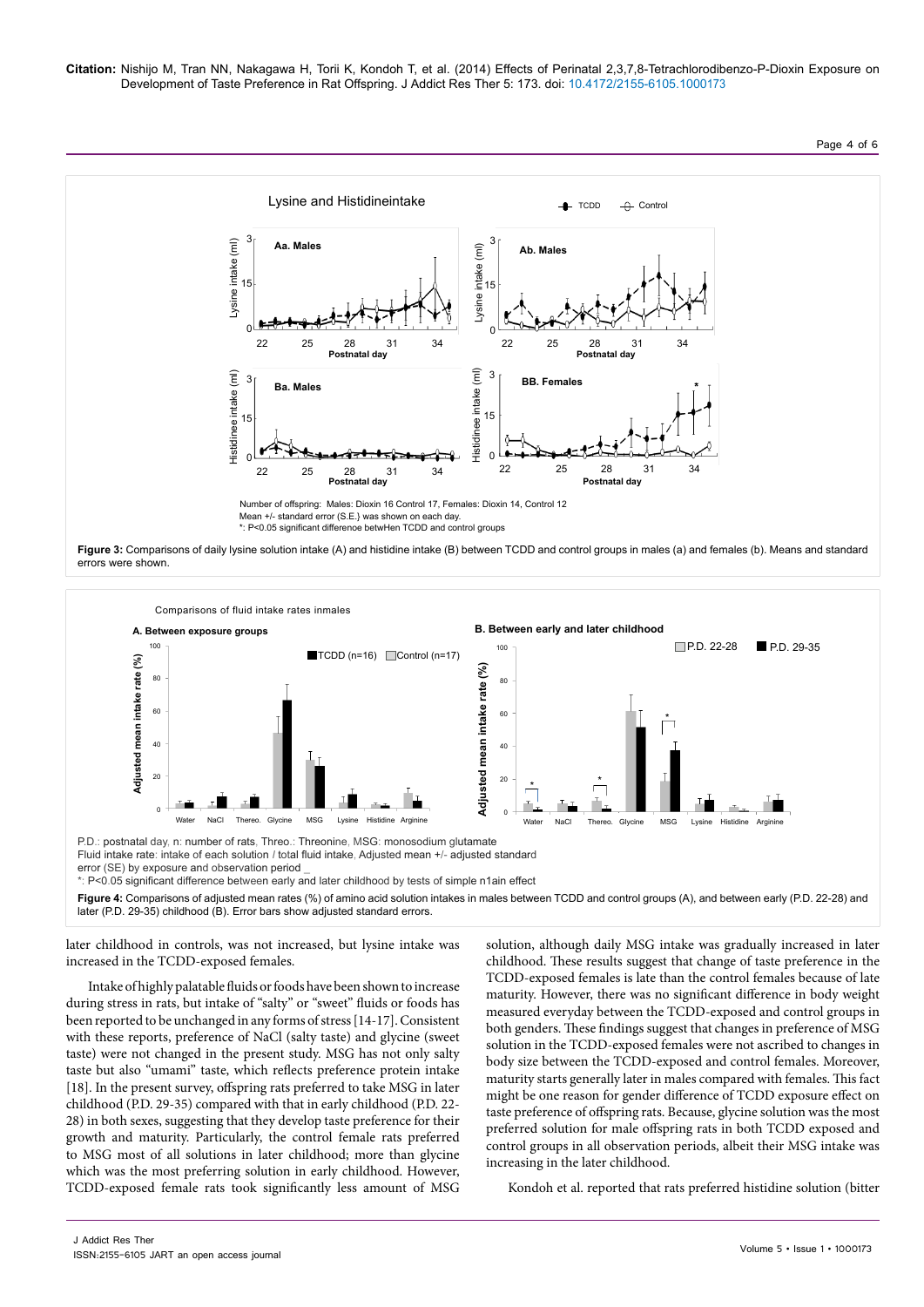# Page 5 of 6



taste) under the SART stress (changes in environmental temperature). Lysine has also bitter taste, and intake of lysine solution tended to increase in the SART stressed rats, consistent with the present study. It has been reported that spontaneous neuronal activity was higher in the LHA (a feeding center) in the SART stressed rats [11]. These findings suggest that the changes in preference might be ascribed to activity changes in the brain areas such as the LHA. However, further neurological studies are necessary to clarify the changes induced TCDD exposure in the brain areas including limbic system.

Decreased sweet preference indicating by increased saccharin solution intake has been reported in female adult rat offspring exposed to TCDD or dioxin-like PCBs or non-dioxin-like PCBs during perinatal period [7,8]. Sweet preference is known as a sexually dimorphic behavior, and these alterations in female offspring were suspected to be caused by anti-estrogenic or anti-androgenic effects of TCDD or PCBs [7,8]. However, in the present survey, no preference difference was found in intakes of glycine and threonine with sweet taste, although alteration of taste preference was dominant in the females compared with the males. Consistent with the present results, allelic variation of Tas1r3 gene, which encodes the T1R3 receptor protein, affected taste responses to saccharin and sucrose, but did not affect responses to threonine and glycine [19]. These results suggest that neural coding of sweet tastes might be heterogeneous, and that TCDD does not generally affect all sweet tastes.

#### **Possible biological mechanisms of dioxin effects**

In our previous study using the same protocol of TCDD exposure, perinatal TCDD exposure induced increased Ca2+/calmodulindependent protein kinase IIα (CaMKIIα) activity in the limbic system involved in taste preference and motivation in the female rat offspring [6]. Furthermore, the levels of total(t)-N-methyl-D-aspartate (NMDA) type glutamate receptor subunit 1 (NR1) and phosphorylated(p) α-amino 3-hydroxy 5-methyl 4-isoxazole propionate (AMPA) type glutamate receptor subunit 1 (GluR1) in the amygdala, and p-GluR1 and p-synapsin 1 (Syn 1) in the hippocampus were significantly increased in the TCDD-exposed females. These results suggest that activity in the pre- and post-synaptic membrane was increased in the limbic system of the TCDD-exposed females. These results are consistent with the idea that synaptic activity as well as CaMKIIα activity was increased in the limbic system of female rat brains in response to TCDD exposure. Furthermore, over activation of CaMKIIα disturbed synaptic plasticity in the limbic system of the rat brain [20]. In addition, it is reported that activity of CaMKII in the brain is modulated by estradiol, and that development of brain regions including the amygdala, hippocampus, and cortical regions with estrogen/androgen receptors and aromatase are medicated by sexual steroid hormones [21-24]. Therefore, alterations in sexual hormones in later childhood (adolescence), which occur earlier in females than males due to perinatal TCDD exposure, might alter CaMKII and synaptic activity in the limbic system, leading to change in taste preference in TCDD exposed offspring.

# **Conclusions**

Perinatal TCDD exposure affected development of taste preference of offspring female rats. More studies using animal offspring are necessary to confirm effects of TCDD exposure on taste preference.

#### **Acknowledgements**

Acknowledge any contributions not in the nature of authorship here. The authors thank Dr. Jun-ichiKuriwaki for his valuable advices to experimental methods.

#### **Funding Sources**

This work was supported partly by Project research from the Japan Society for the promotion of science (Grant-in-Aid for Scientific Research (B) (25305024) and (25290005), and JSPS (Japan Society for the Promotion of Science) Asian Core Program.

The founders had no role in study design, data collection and analysis, decision to publish, or preparation of manuscript.

#### **References**

- 1. [Seo BW, Sparks AJ, Medora K, Amin S, Schantz SL \(1999\) Learning and memory](http://www.ncbi.nlm.nih.gov/pubmed/10386826)  [in rats gestationally and lactationally exposed to 2,3,7,8-tetrachlorodibenzo-p](http://www.ncbi.nlm.nih.gov/pubmed/10386826)[dioxin \(TCDD\). NeurotoxicolTeratol 21: 231-239.](http://www.ncbi.nlm.nih.gov/pubmed/10386826)
- 2. [Markowski VP, Zareba G, Stern S, Cox C, Weiss B \(2001\) Altered operant](http://www.ncbi.nlm.nih.gov/pubmed/11445517)  [responding to motor reinforcement and the determination of benchmark dosed](http://www.ncbi.nlm.nih.gov/pubmed/11445517)  [following perinatal exposure to low-level 2,3,7,8-Tetrachlorodibenzo-p-dioxin.](http://www.ncbi.nlm.nih.gov/pubmed/11445517)  [Environ Health Perspect 109: 621-627.](http://www.ncbi.nlm.nih.gov/pubmed/11445517)
- Markowski VP, Cox C, Preston R, Weiss B (2002) Impaired cued [delayed alternation behavior in adult rat offspring following exposure to](http://www.ncbi.nlm.nih.gov/pubmed/11943508)  [2,3,7,8-tetrachlorodibenzo-p-dioxin on gestation day 15. NeurotoxicolTeratol](http://www.ncbi.nlm.nih.gov/pubmed/11943508)  [24: 209-218.](http://www.ncbi.nlm.nih.gov/pubmed/11943508)
- 4. [Schantz SL, Bowman RE \(1989\) Learning in monkeys exposed perinatally to](http://www.ncbi.nlm.nih.gov/pubmed/2725437)  [2,3,7,8-tetrachlorodibenzo-p-dioxin \(TCDD\). NeurotoxicolTeratol 11: 13-19.](http://www.ncbi.nlm.nih.gov/pubmed/2725437)
- Nishijo M, Kuriwaki J, Hori E, Tawara K, Nakagawa H, et al. (2007) Effects of [maternal exposure to 2,3,7,8-tetrachlorodibenzo-p-dioxin on fetal brain growth](http://www.ncbi.nlm.nih.gov/pubmed/17669605)  [and motor and behavioral development in offspring rats. ToxicolLett 173: 41-47.](http://www.ncbi.nlm.nih.gov/pubmed/17669605)
- 6. [Nguyen AT, Nishijo M, Hori E, Nguyen NM, Pham TT, et al. \(2013\) Influence of](http://www.ncbi.nlm.nih.gov/pubmed/23493046)  [Maternal Exposure to 2,3,7,8-Tetrachlorodibenzo-p-dioxin on Socioemotional](http://www.ncbi.nlm.nih.gov/pubmed/23493046)  [Behaviors in Offspring Rats. Environ Health Insights 7: 1-14.](http://www.ncbi.nlm.nih.gov/pubmed/23493046)